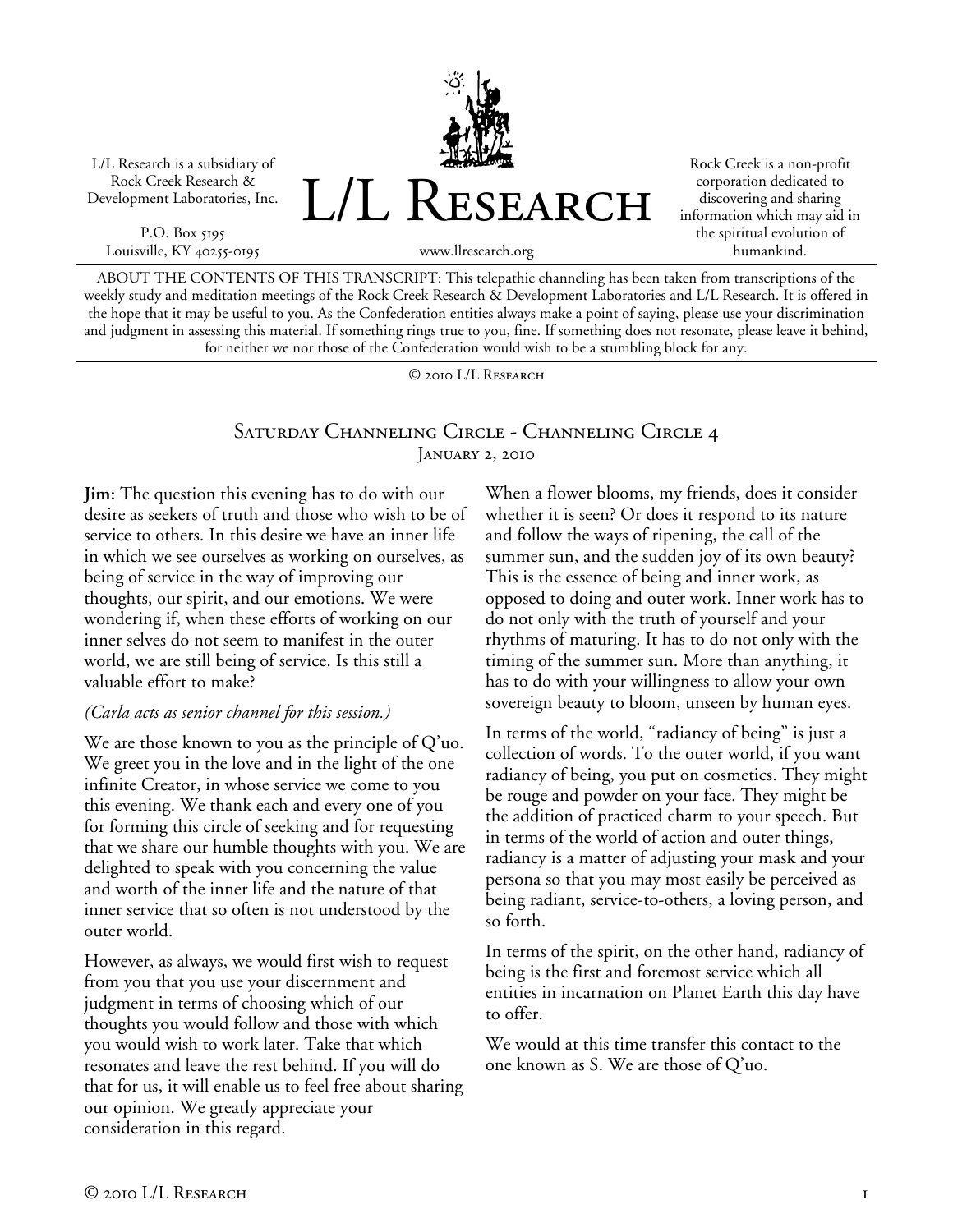### *(S channeling)*

I am Q'uo, and am with this instrument. You may well ask, if it is true that the greatest service one may perform is of a radiance that is inward in nature, why one needs to incarnate at all to perform this service. And this is not an insignificant question. For it is true that the world in which you find your engagements, the world in which you find those who call upon you expecting to have your service in return, is an important mirroring element, shall we say. For service seeks those it may serve. And it can seem somewhat hollow and self-enclosed to feel that the bonds that unite those who seek in a sacred humanity are not breathed full of life.

One feels isolated and alone when one does not hear back a response to the service one has offered. This, we would suggest, is an occasion for reflecting on the true character of the service which you have had to offer. For service that seeks results in a form in which those results are expected is, in reality, a service which does not leave the closed sphere of the intention of the one who seeks to serve. One cannot predict how one's service will be taken. One cannot know when it has really been of use to another. And so again and again, my friends, you must make a full effort, and again and again you must reckon with the possibility of hearing no echo at all.

We do not deny the loneliness that befalls a seeker in such a situation. We do not deny the difficulty in maintaining the energy of seeking under such a circumstance. We do not deny the difficulty in holding to the desire to be of service when it seems as if none of your fellow human beings really do want what you have to offer.

Nevertheless, we would say that it is frequently the case that the most eloquent efforts made in the area of service are those which are almost unnoticeable, in many cases, even to the self. We would say that the daily effort to inquire of the self about its own deepest intentions is itself a very great service and one upon which all true service depends.

It may be that there will be a day, there will be a week, there will be a month, or there will be a year in which one cannot honestly say to oneself that one's whole heart is in one's service. Upon these occasions, it is well to be consoled. It is well to realize that in order to serve, the self must be gathered to itself. And this very often requires moments of rest. It requires pulling back, and

without judgment allowing the self to follow that which it finds diverting; allowing the self to seek solace where solace may be found. The very act of making this allowance is itself a spiritual act of very great significance, for in that gesture, one acknowledges also that one still abides, that one still is upon the path, that one still has set the intention to be of service to others in precisely that way it is given one to be.

We would at this time pass the contact to the one known as L1. We are those of Q'uo.

#### *(L1 channeling)*

We are those of Q'uo, and are with this instrument. As humans incarnate on this planet at this time in this culture, it is typical for your peoples to act and to see the fruits of your actions. If your peoples do not see the results of your actions, you try different actions or more actions in order to elicit a response and a result. When working with the lower chakras, action and reaction, gaining a result is a fundamental part of the work done with these chakras.

The red-ray chakra in its sexual urges requires a partner with whom to interact and results are produced from such interaction. Whether that be a fostering of greater, deeper companionship, or the biological result of a child, there is a reaction that comes forth from work with this chakra.

In the orange-ray chakra, one interacts with a partner. One sees the mirroring of another person in oneself. One has conversation, one has social exchange. When your people have conversation, it is a conversation between two people, each participating, one speaking and the other speaking because of being spoken to. There is action and reaction, there is result, cause and effect.

In the yellow-ray chakra this is again exemplified with more people in a group dynamic. In your social contexts of laws and order and the justice of morals and folkways, when you produce an action those of your community respond to this action.

When the spiritual seeker works on the higher chakras, the need to have a reaction needs to be reexamined. For the [true] spiritual seeker will not need a reaction when working with these higher chakras. The one who sends love out into the world because of an open heart, sends that love out into the world with an open heart without the concern of return.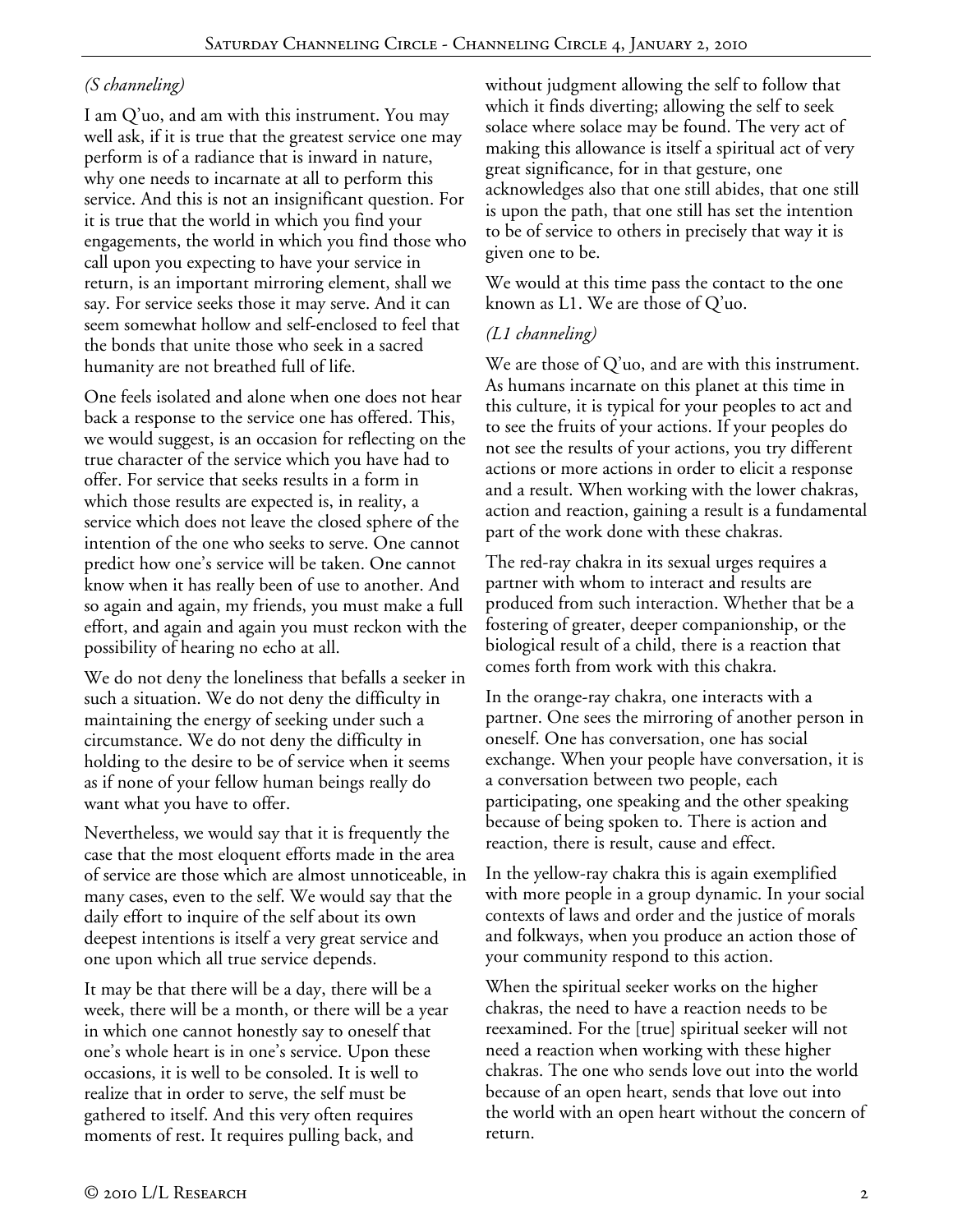When one working with the blue-ray chakra speaks through having opened the heart and opened the blue-ray chakra, one speaks without concern for the result and return of such action.

And again, when one works with the indigo-ray chakra, one works with a sense of beingness, of the inner self, of one's inner growth, of a oneness in which there is no longer such a dynamic of self and other-self but of simply the one self, the one mind.

Because it is such a norm to humanity to need to see results, it is difficult to break out of that habit and work only with a sense of being that knows the wisdom of being without the need for constant reassurance. The need for constant reassurance stifles the further spiritual evolution of the soul within an incarnation. Seeking what you might call selfrealization or special insight is a form of doubt. We call it doubt because there is a subtle lack of faith that the service that you are performing in working on yourself is not a service at all. There is a doubt that you are emanating light in your every action and a fear that unless you see results, nothing is actually being produced.

We have said in the past that your world is an illusion. We would like to modify and contextualize this concept. Saying that this world is an illusion does not mean that it does not exist. It exists to be used as a tool. The world of illusion can be likened to a *papier-mâché* mask formed to look like a face and painted with colorful paints that represent the human face. But when the paint is torn away, underneath it is just paper and glue. And breaking the paper and glue apart, you see another face behind the face.

Think of the face, the *papier-mâché*, the paint, the mask, the act of wearing the mask as one thing, rather than an illusion and then reality. Both things exist. We lay the foundation of this example in order to try to illustrate the folly of seeing that of cause and effect as separate from the metaphysical growth and light-bringing that one cannot perceive with the physical senses.

From our perspective, looking at your planet and your peoples with the physical as a mask above the light of the souls that you are, we perceive little difference. In fact, we would say we perceive no difference. It all exists as a continuum. In your world you see a world of physical acting and a world of metaphysical being rather than there being an

entirety of one creation. So [from our standpoint] it is not particularly helpful to think, "Is it better to act and have reaction, or is it better simply to be, so as to have only the faith that you're being a lightbringer?" The wisdom of analysis and the faith of your soul together combine to create a holistic human personality within this incarnation that serves the Creator with its unique blend of the physical and the metaphysical.

At this time we will pass our contact on to the one known as L2. We are those of Q'uo.

### *(L2 channeling)*

We are those of  $Q'$ uo, and we are with this instrument. We greet you once again in the love and in the light of the one infinite Creator. We find that this instrument is having a unique experience in contemplating the level of light available. We would find once again the flower illustration to be helpful. We would say that if each of you is a flower in the field, that flowers are not aware of what the other flowers are doing. They are too caught up in their own beingness as flowers. And yet should a person walk along and observe the flowers and marvel at their beauty, the flowers will not know they are being observed. They would say, "It is the Creator that walks by and savors the beauty of so many uniquely beautiful flowers."

The colors, the shapes that you provide are such a precious gift! And though you do not always behold the full beauty of the spectrum in your current state of being, note that the beauty is so potent and so real that it is always, always seen. By being the beautiful thing that you are, you are providing happiness to the highest intelligence.

We would also say that though the flowers are often not aware of the existence of other flowers, the seeds can be transferred on the wind and interact to create new flowers. We would liken this to the invisible web of life that connects all things. The seeds your love sends out into the world travel much farther than you would realize. You are creating growth and beauty and benefiting all, in ways that you are not now capable of perceiving.

We would also say that the sun that shines down on the flowers is the great light that this instrument finds beating in her own heart. By being all that you are, you have the opportunity to be the sun; to shine down and nourish all of life. And though most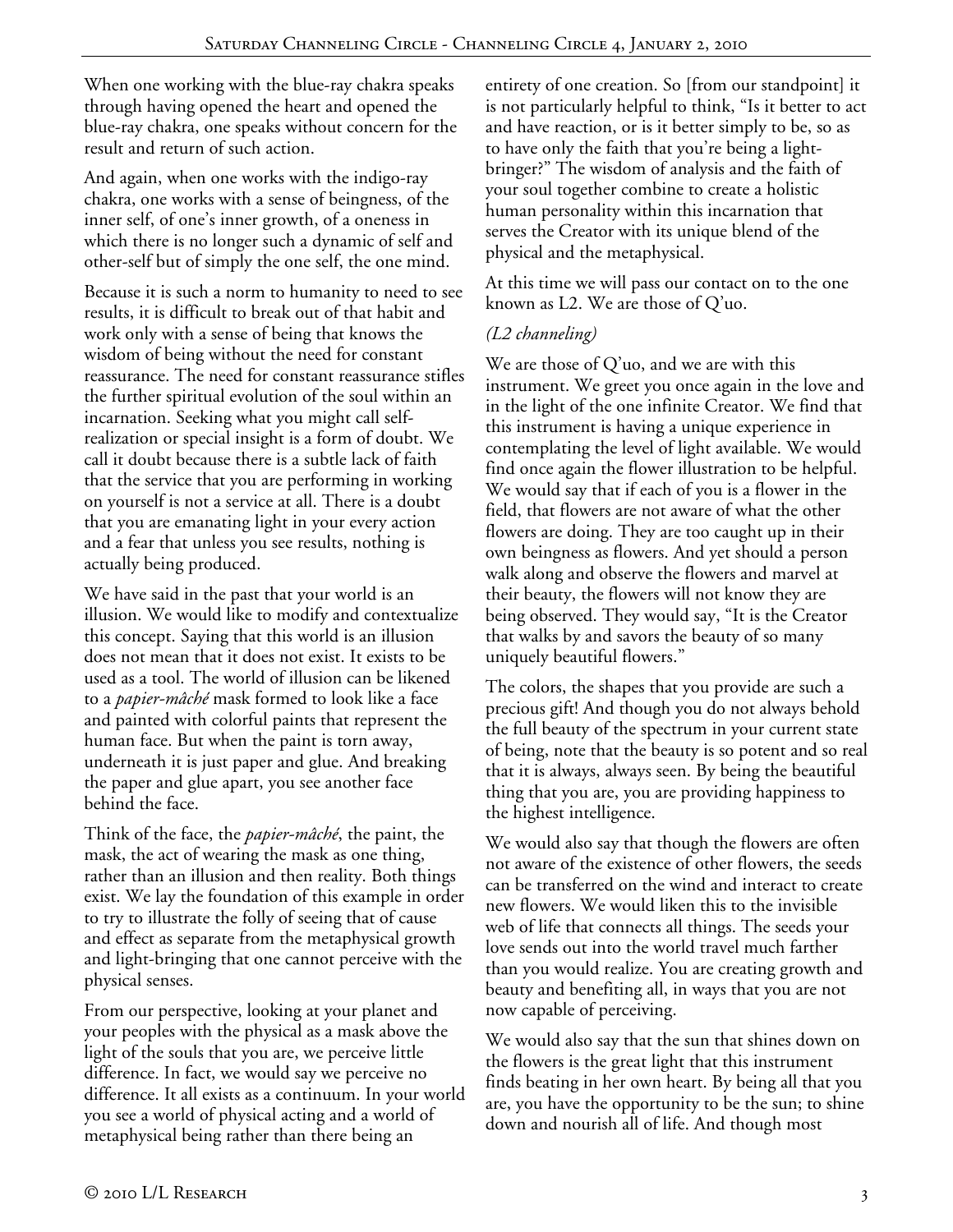people do not take the time to look up at the sun and thank it and acknowledge all it truly does for them, everyone can see the sun and feel its warmth and know in their hearts that it is what keeps them alive.

Please, be the sun. You have the potential to be the sun.

We find this instrument grows somewhat overwhelmed. We would now transfer this contact to the one known as Jim. We are those of Q'uo.

# *(Jim channeling)*

I am Q'uo, and greet each again in the love and in the light. My friends, you do indeed have the potential to be as the sun that shines in your sky and provides the basic life force that brings your world, and indeed yourselves, into being. And it is this being that is your great value and great virtue, for it is the closest representation to the one Creator that you can experience, your very force of life. The awareness of self and the ability to direct this awareness as you pursue your inner world provides the foundation for all that is in the Creation, for all that is created, for all that shall be.

It is from this great foundation of beingness that that which is the Creation and shall move as the Creation takes its being. Thusly, as you work upon your inner being, you work upon that which is most important. For without this inner being, there could be no doing, no action, no work of a physical nature. First must come that which is inner, that which is hidden, that which is of the essence of the life force.

We would at this time transfer this contact to the one known as Carla. We are those known to you as the principle of Q'uo.

# *(Carla channeling)*

We are those of Q'uo, and we greet each again in love and in light through this instrument.

Perception, my friends, is that which is very powerful in your objective experience of yourself as well as your experience of the world. Perception does not necessarily speak truth. There is a selfperpetuating feature to one's train of thought or attitude. If one's original or key train of thought or attitude is fundamentally free of distortion, that which develops within one's continuing romance with oneself strengthens in non-distortion.

If, for some reason, one's attitude becomes distorted by fear or by self-doubt, that too has a selfperpetuating quality and it will seem to the self that the self moves only more and more into error and that this error is the truth of the self. Your creation is a creation of vibration and although you, by your doubt, may feel that you have lost your way, that you are no longer of an undistorted nature, and that you can neither see or seek nor serve the Creator, as the one known as Jim has often said, nevertheless, beneath the surf of your own surface of selfperceived distortion, you are the sun.

# *(Side one of tape ends.)*

# *(Carla channeling)*

You are the blossoms. You are the vibration, the essence, and the truth, the beauty, the peace, and the power. And your essential vibration will bloom as it must when it is ripe, whether it is seen even by you or whether it is not.

The reason that radiancy of being or simply "being" is the central service is that essence will always have more power than manifestation, just as mystery will always speak more truth than facts and logic. It is a glorious thing for each seeker when the clouds of doubt part and the seeker no longer is self-perceived.

Unguarded moments show beauty to the self. Snatches of music and melody heard within the folds of the mystery itself tell your truth to you. The one known as A was speaking of the practice of gazing into the mirror, into one's eyes, and seeing the Creator. It is a matter of catching oneself past one's guard and, in that unguarded moment, allowing that which is to be as it is. For that which is the one great original Thought of unconditional love is the Logos. That Logos is the Sun whose sunlight greets each new morning.

There are layers upon layers upon layers of experience within manifestation. Sometimes the layers line up in just the right way so that the sunshine is obvious within the self and within the Creation and the self-perceived self is reassured and knows it is on track and doing the work it came to do.

Very often, however, my friends, the layers do not sort themselves out in such a way that the clouds part and that the sunshine is felt and seen. Yet just as clouds on a cloudy day obscure the manifestation of sunlight but not its essence, so too your own